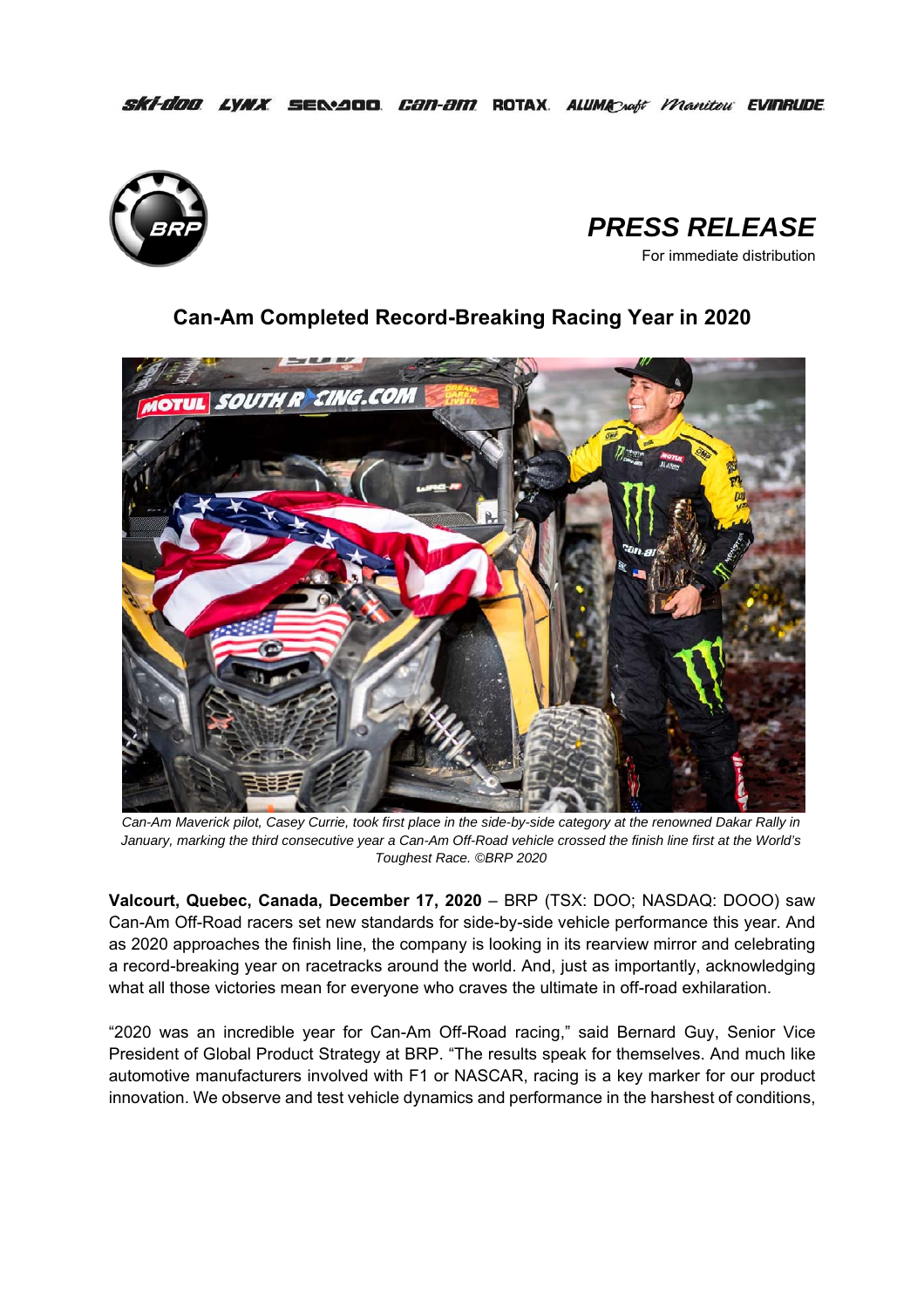and then we take that same winning formula and apply it to our entire lineup, whether it's used on the track, for work, or out with friends and family."

### **So Many Podiums**

This year, production-based UTV Turbo race categories were dominated by the Can-Am Maverick X3 and its roster of professional and amateur racers. From the renowned Dakar Rally in January to the SCORE Pro UTV Championship in December, and oh-so-many in between, the Can-Am Maverick X3 brought a wide and diverse group of riders into the winner's circle, making history along the way.

## **Highlights from Around the World**:

- Casey Currie and co-driver Sean Berriman became the first Americans to win the Dakar Rally on four wheels. They covered a grueling 7,500+ km over 12 days, showcasing the incredible performance, toughness, and reliability of the Maverick X3 along the way.
- Hunter Miller won the Ultra4 King of the Hammers, leading a podium sweep for the Maverick X3 in a race dubbed "the toughest one-day off-road race on the planet" – which isn't an exaggeration
- Phil Blurton won the season-long Best in the Desert Championship
- Matt Burroughs won the season-long SCORE Championship
- Corry Weller won the season-long Lucas Oil Off Road Racing Series
- Toby Price won the Goondiwindi 400, a grueling 400 km race in Australia
- Denisio Casarini Filho and Ivo Renato Mayer won the Rally dos Sertões in Brazil

To compete (and win) against world-class competition, Can-Am racers start exactly where a regular rider does: with a stock Can-Am Maverick X3.

"The development of our vehicles is done from the rider down, and we create machines suited to their wide array of needs," says Jean-François Leclerc, BRP Race Manager. "The fact that the Maverick X3 can achieve such amazing results across the board on the hardest tracks in the world means it's built to overcome any challenges thrown at it by weekend riders."

People looking for a vehicle capable of tackling the toughest terrain, remote vistas and exciting trails can rely on the winning vehicles of the world's hardest off-road races. Racing nearly every weekend demonstrates the astounding solidity and flexibility of the Maverick X3. Whether riders are looking for a thrill in the rocks or the mud, or landowners needing a vehicle that can work as hard as they do, it can be done with confidence in a Can-Am machine built to conquer the roughest conditions.

Can-Am has the right machine, part, or accessory to ensure you are able to get the most out of whatever you asking your machine to do. For more technical details and product specs, as well as information about the complete MY21 lineup of Can-Am Off-Road vehicles, visit https://canam.brp.com/off-road/.